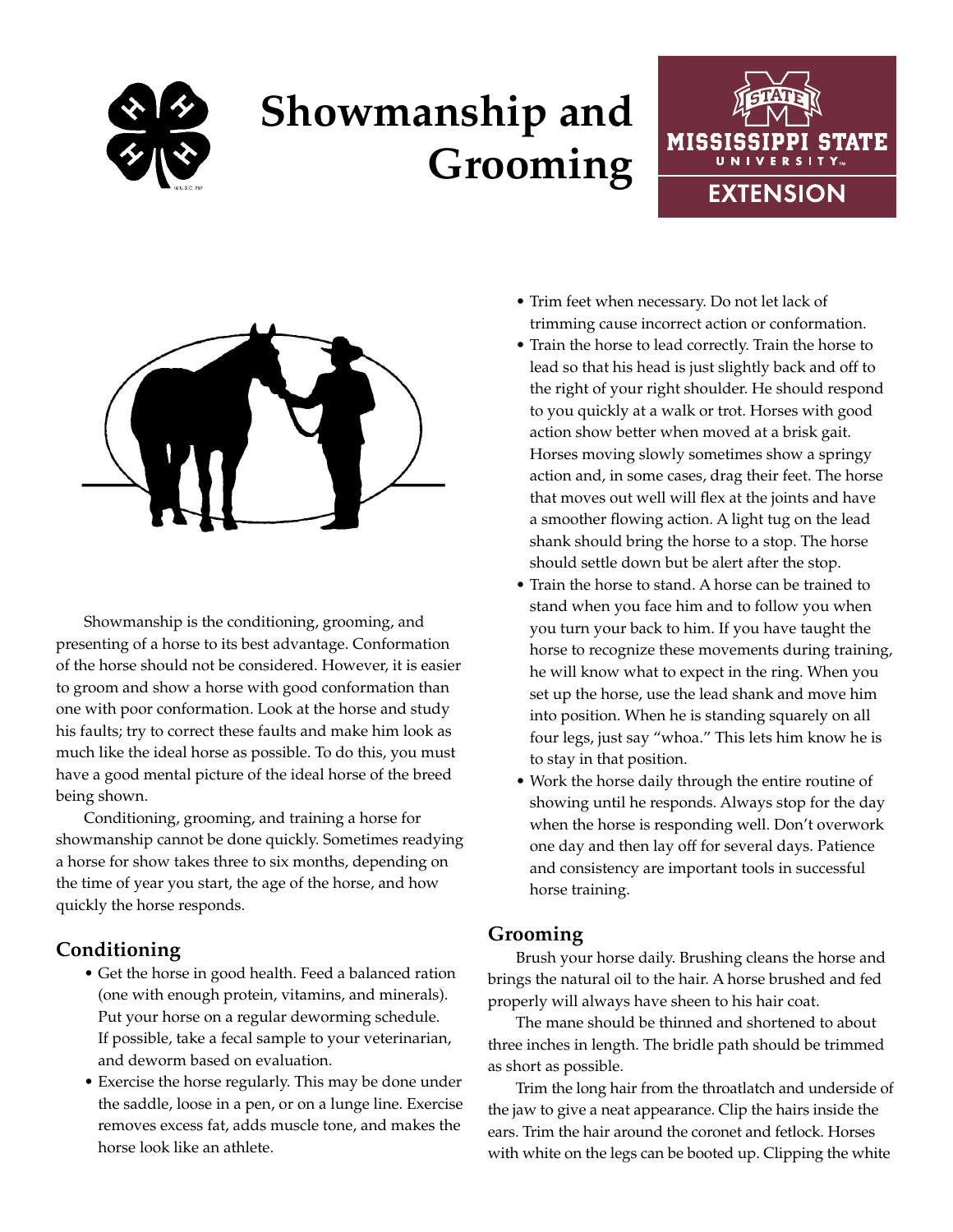hair down the clipper length makes it much easier to clean, and shows up much whiter. Clip whiskers; remove (pull or clip) long eyebrows. Don't cut the eyelashes!

Clipping and mane pulling should be done well in advance of shows. Be sure not to clip too far in any area or pull the mane excessively. Most tails are left full and ground length. Clean and brush as often as possible, because this promotes growth. Never comb or brush a dirty or tangled tail, since this will pull and break the hairs. Keep a good conditioner or oil on the tail to prevent split ends and breaking. Clip white legs far enough in advance of shows so clipper marks are gone. Clip and groom muzzle whiskers, ears, coronets, and bridle path just before showing. Clip in such a manner so as to blend into the overall appearance of the horse. If this is done, you will show a horse that exhibits a more refined, classic appearance.

Be sure your horse is clean! (Wash with mild soap or brush and vacuum until clean.) Wash your horse the day before showing to allow the natural sheen to come back to the horse. If soiled spots occur before showing, clean with a wet cloth and towel dry. Clean hooves with brush and water.

**Exercise your horse before the show so he will be easier to handle in the ring.** When exercising, try to keep the horse from breaking into a sweat. If showing in hot weather, exercise early in the morning, and then brush after the horse dries.

Begin last-minute grooming about two classes before your class. Go over your horse with a fine bristle brush or sheep skin to remove any dust. If the hair lacks gloss or bloom, use a small amount of coat dressing. Petroleum jelly, baby oil, or mineral oil can be used to give the "wet look" on the muzzle, inside the ears, and around eyes. Apply freely and wipe excess material off with a towel. (Note: As soon as you finish showing your horse, make a point to wipe these areas clean with a towel. This will help prevent sunburn and irritation.)

Hooves may be oiled, but it would be better to paint them with a commercial hoof black or shoe polish. Commercial preparations don't tend to dry the hooves as much as do the shoe polishes. Remove as much hoof polish as you can, and apply hoof dressing as soon as possible. This will help prevent hooves from drying out.

Check and clean your tack. If you use a silver show halter, be sure to polish the silver and oil the leather.

Be as particular with your own appearance as you are your horse's. Be neat, clean, and well-dressed.

#### **Showing**

Different situations dictate different show-ring procedures. There is no set pattern for a showmanship class. Below is an example of a pattern that you might be asked to perform (Figure 1). The pattern you will be asked to perform will be posted at least an hour before your class. Familiarize yourself with this pattern, and know how you are going to execute every maneuver. Part of your score depends on the accuracy and precision you demonstrate in completing the pattern.



- Start at First Marker
- Trot to Second Marker
- Stop
- Turn to Right 270 $^{\circ}$
- Walk to Third Marker
- Set-up for Inspection
- Exit (Semi-finals may be called back)

Figure 1. Example showmanship pattern.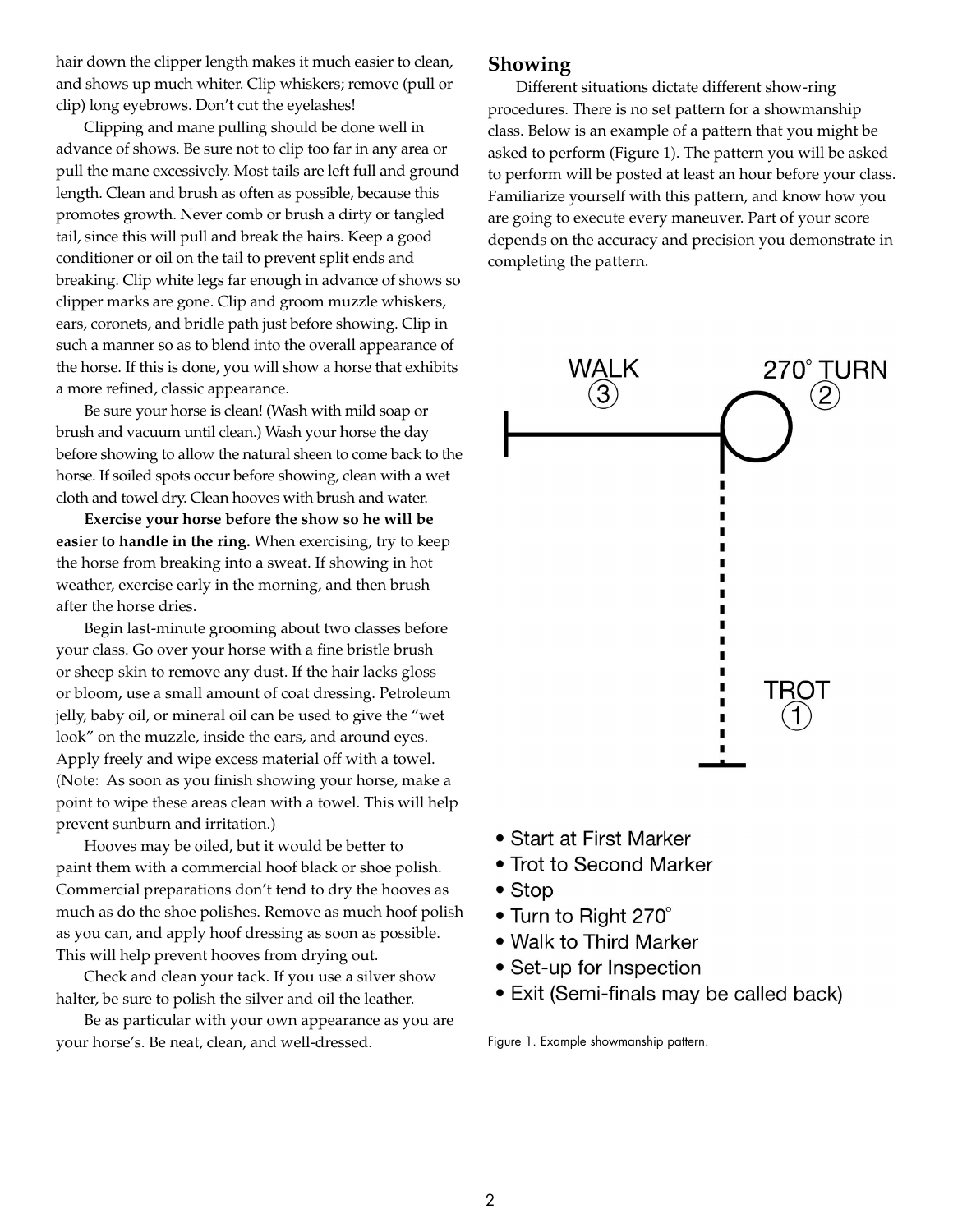Be sure the exhibitor's number is readily visible. Hold the halter shank in the right hand, giving the horse enough shank to allow him to walk with a natural balanced stride. Hold the remaining portion of the shank in the left hand. The remaining portion of the shank should not be excessive. Keep a safe distance between you and the next exhibitor. Be alert and know where the judge and ring steward are at all times.

When asked to line up for the inspection, set up your horse correctly and as quickly as possible. **When the horse is standing correctly, let him stand!** Don't continue to move your horse. Keep the horse alert when the judge observes him. Some part of the showmanship pattern will be designed for you to show the action of your horse at the walk and trot (or saddle gait). Other maneuvers, such as 360-, 270-, 180-, or 90-degree turns, stops, and backs, may be added to test your ability to show your horse.

When beginning your pattern, let the horse take the first step, then walk or trot (depending on the pattern) to the judge (or marker, etc.) at a good, alert, and collected gait. The trot should be brisk and smooth to show the ability of the horse to flex at the joints, and to show the alignment of the feet and legs in motion. Movement at both gaits should be made so the horse is traveling in a

straight line to or from the judge. If asked to return to the line, move your horse through the line before turning around, then lead back up to your position, and set up as quickly as possible.

The judge will inspect the horses individually. You should have your horse set up correctly.

Use your imagination to draw lines in the ground, dividing into four sections the area around your horse (see Figure 2). One line goes straight in front of the horse and straight behind. The second line goes across the horse, just behind the withers. You should never be in the same or diagonal section with the judge. However, you should always be in the section next to the section that the judge is in. Execute these moves in a smooth, natural, and precise manner. Don't anticipate the judge's moves, and don't be mechanical in your moves. Never stand directly in front of your horse. Keep the horse alert. If the horse is too far out of position when the judge is observing him, move your horse into a good position.

**Don't continuously fret the horse.** Move the horse with the lead shank. Make all the motions of showing in a natural manner. Do not overshow your animal. Be a part of the exhibit, but not the major part. Remember, it is the horse that is being exhibited.